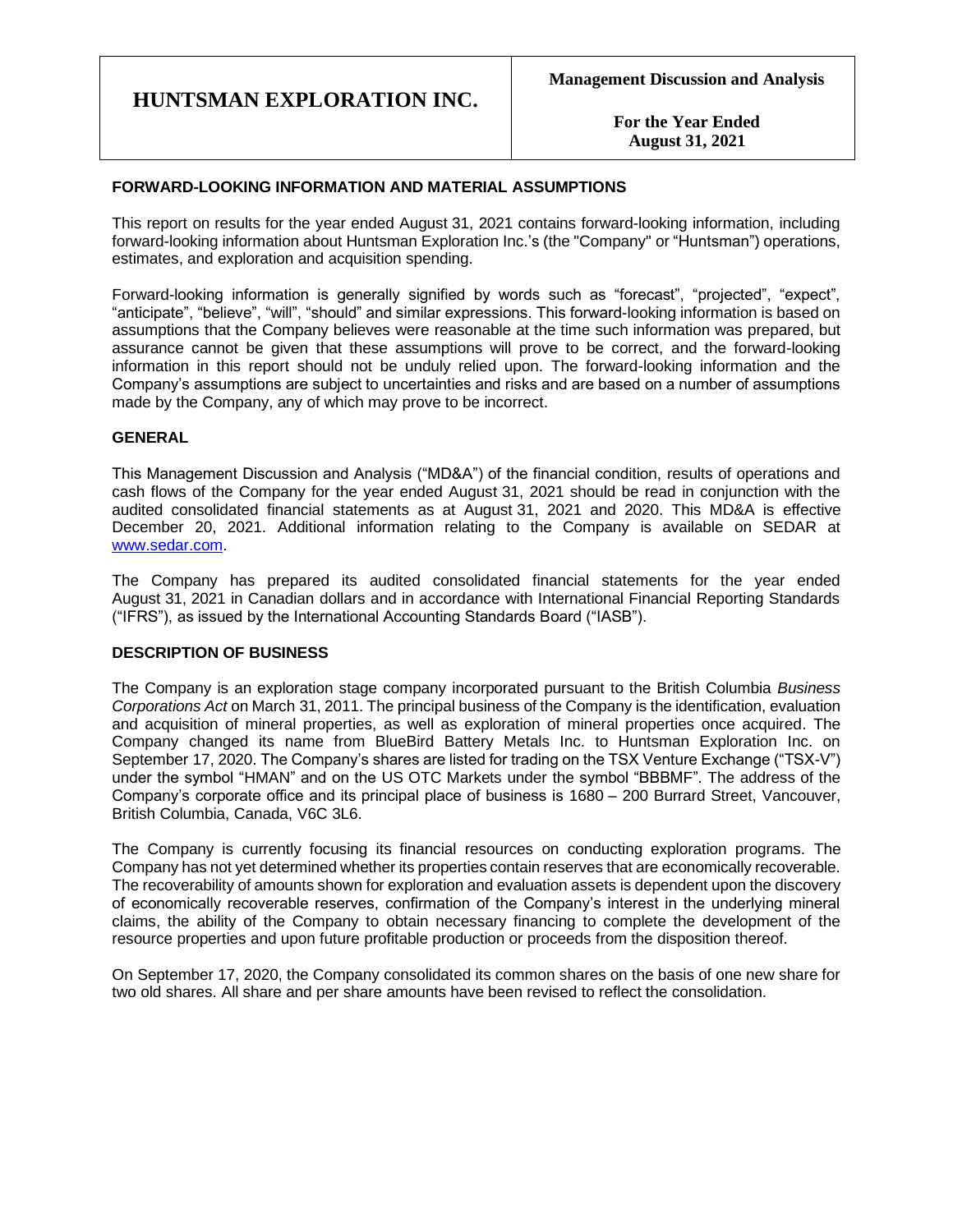**For the Year Ended August 31, 2021**

# **EXPLORATION AND EVALUATION ASSETS**

Total costs incurred on exploration and evaluation assets are summarized as follows:

|                                                                                                                                                | <b>Baxter Spring</b>                     |    | <b>Flint Property</b>           |    | <b>Canegrass</b><br><b>Property</b>                               | <b>Ashburton</b><br><b>Property</b> | Atikwa Lake /<br>Maybrun<br><b>Properties</b> |    | <b>Total</b>                                                      |
|------------------------------------------------------------------------------------------------------------------------------------------------|------------------------------------------|----|---------------------------------|----|-------------------------------------------------------------------|-------------------------------------|-----------------------------------------------|----|-------------------------------------------------------------------|
| <b>Acquisition Costs</b>                                                                                                                       |                                          |    |                                 |    |                                                                   |                                     |                                               |    |                                                                   |
| Balance, August 31, 2019<br>Acquisition and option payments (shares)<br>Claim costs<br>Impairment<br>Sale of exploration and evaluation assets | \$<br>34,071                             | S  |                                 |    | 1,548,832<br>131,250                                              | \$<br>175,000<br>(175,000)          | 71,493<br>(71, 493)                           | \$ | 1,620,325<br>306,250<br>34,071<br>(175,000)<br>(71, 493)          |
| Balance, August 31, 2020<br>Acquisition and option payments<br>Claim costs<br>Currency translation difference                                  | 34,071<br>4,138,857<br>32,923<br>(3,588) |    | 2,197,130<br>178,502<br>(1,709) |    | 1,680,082                                                         |                                     |                                               |    | 1,714,153<br>6,335,987<br>211,425<br>(5,297)                      |
| Balance, August 31, 2021                                                                                                                       | \$<br>4,202,263                          |    | 2,373,923                       |    | 1,680,082                                                         | \$<br>$\blacksquare$                | \$                                            | \$ | 8,256,268                                                         |
| <b>Deferred Exploration Expenditures</b>                                                                                                       |                                          |    |                                 |    |                                                                   |                                     |                                               |    |                                                                   |
| Balance, August 31, 2019<br>Drilling<br>Geological<br>Sale of exploration and evaluation assets<br>Currency translation difference             | \$                                       | S  |                                 | \$ | 701,809<br>7,275<br>260,187<br>47,406                             | \$                                  | 248,698<br>(248, 698)                         | \$ | 950,507<br>7,275<br>260,187<br>(248, 698)<br>47,406               |
| Balance, August 31, 2020<br>Camp and other<br><b>Drilling</b><br>Geological<br>Geophysical<br>Currency translation difference                  | 20,728<br>(64)                           |    | 44,833<br>(245)                 |    | 1,016,677<br>18,588<br>500,584<br>202,581<br>176,905<br>(49, 526) |                                     |                                               |    | 1,016,677<br>18,588<br>500,584<br>268,142<br>174,905<br>(49, 835) |
| Balance, August 31, 2021                                                                                                                       | \$<br>20,664                             | \$ | 44,588                          | S. | 1,863,809                                                         | \$                                  | \$                                            | \$ | 1,929,061                                                         |
| <b>Total Exploration and Evaluation Assets</b>                                                                                                 |                                          |    |                                 |    |                                                                   |                                     |                                               |    |                                                                   |
| Balance, August 31, 2020                                                                                                                       | \$<br>34,071                             | \$ |                                 | S  | 2,696,759                                                         | \$<br>۰                             | \$<br>٠                                       | S  | 2,730,830                                                         |
| Balance, August 31, 2021                                                                                                                       | \$<br>4,222,927                          | \$ | 2,418,511                       | \$ | 3,543,891                                                         | \$<br>$\blacksquare$                | \$<br>$\blacksquare$                          | \$ | 10,185,329                                                        |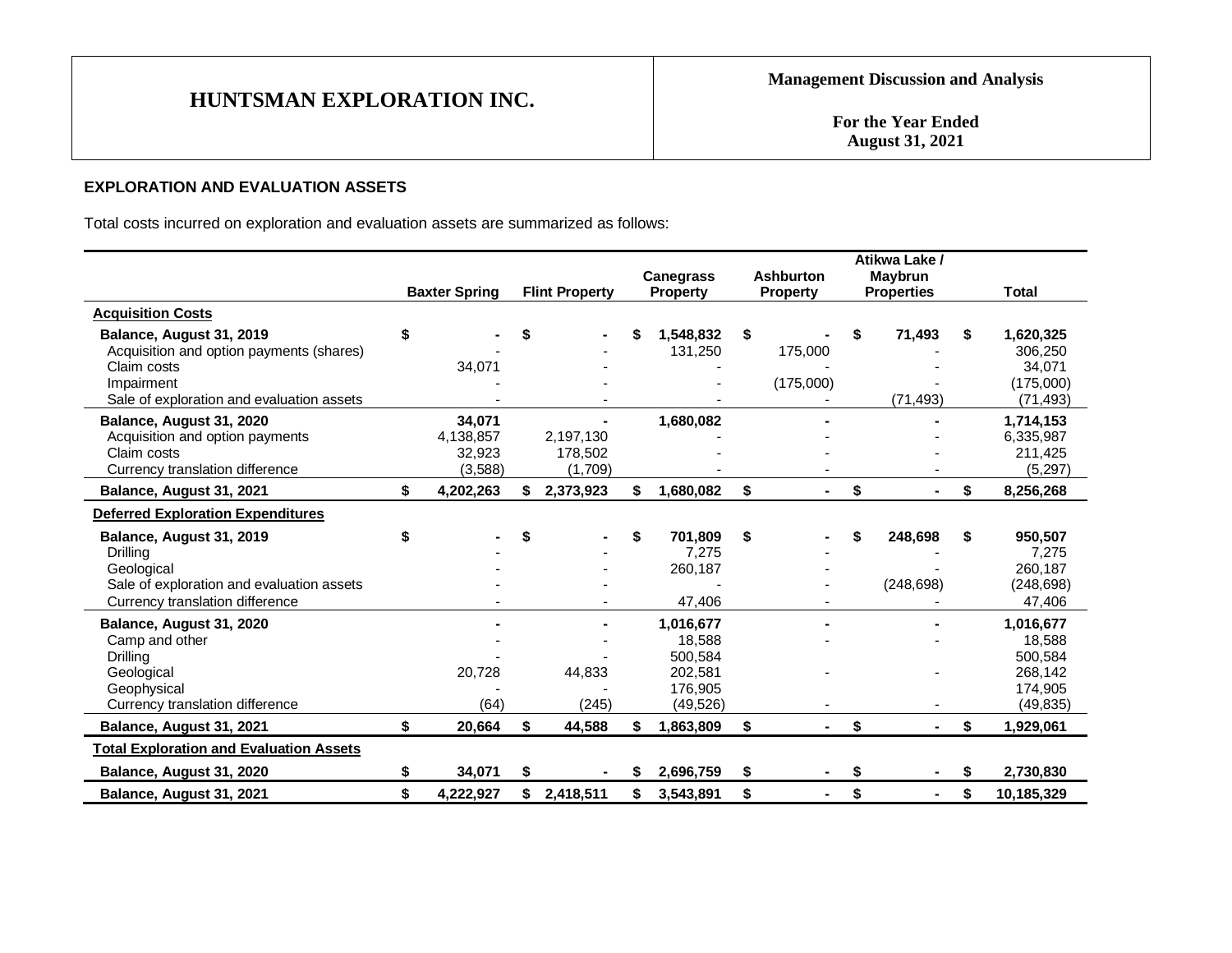**For the Year Ended August 31, 2021**

# **Baxter Spring Property**

On August 26, 2020, the Company entered into an option agreement to acquire a 100% interest in the Baxter Spring Property, located in Nevada, from Liberty Gold Corp. ("Liberty") and Liberty's wholly owned subsidiary, Pilot Gold (USA) Inc.

In consideration, the Company must make payments as follows:

- Cash payment of US\$250,000 (paid);
- An additional cash payment of US\$250,000 on or before December 1, 2021 (amended subsequent to August 31, 2021 to May 31, 2022); and
- Issuance of common shares of the Company equal to 19.5% of the outstanding shares (issued 14,986,890 shares valued at \$3,821,657).

The property is subject to a 2% net smelter return royalty ("NSR") and Liberty retains a back-in right to acquire a 35% interest in the property within three years upon payment of the sum of US\$1,000,000 to the Company.

# **Flint Property**

On December 3, 2020, the Company entered into an agreement to acquire a 100% interest in claims as part of the Flint Property. In consideration, the Company paid US\$100,000 in cash and issued 8,450,000 common shares of the Company valued at \$2,070,250.

The Company satisfied the option agreement by staking 174 claims within the area of interest of the agreement at a cost of \$127,900. The vendors retain a 2% NSR on the Flint Property, including claims staked by the Company.

### **Canegrass Property**

On March 15, 2018, the Company entered into an option agreement with Trafalgar Resources Pty. Ltd. ("Trafalgar") to acquire a 100% interest in the Canegrass Property, located in the Mount Magnet region of Western Australia.

In consideration, the Company must make payments as follows:

- Cash payment of \$25,000 (paid) and issuance of 1,500,000 common shares of the Company (issued and valued at \$870,000) upon approval by the TSX-V (approval received on March 21, 2018);
- Issuance of an additional 937,500 common shares of the Company on or before March 21, 2019 (issued and valued at \$553,125); and
- Issuance of an additional 937,500 common shares of the Company on or before March 21, 2020 (issued and valued at \$131,250).

The Company must also incur exploration expenditures as follows:

- \$500,000 on or before March 21, 2019 (incurred);
- An additional \$500,000 on or before March 21, 2020 (incurred); and
- An additional \$500,000 on or before March 21, 2021 (incurred).

A finder's fee of 130,529 common shares (issued and valued at \$75,707) was paid in relation to the agreement. Subject to further TSX-V approval, a discovery bonus of 750,000 common shares of the Company will be issued in the event of discovery of a copper/cobalt equivalent resource of 250,000 ounces or greater on the Canegrass Property. During the year-ended August 31, 2021, the Company fulfilled its purchase obligations on the property to earn 100% interest in the Canegrass property.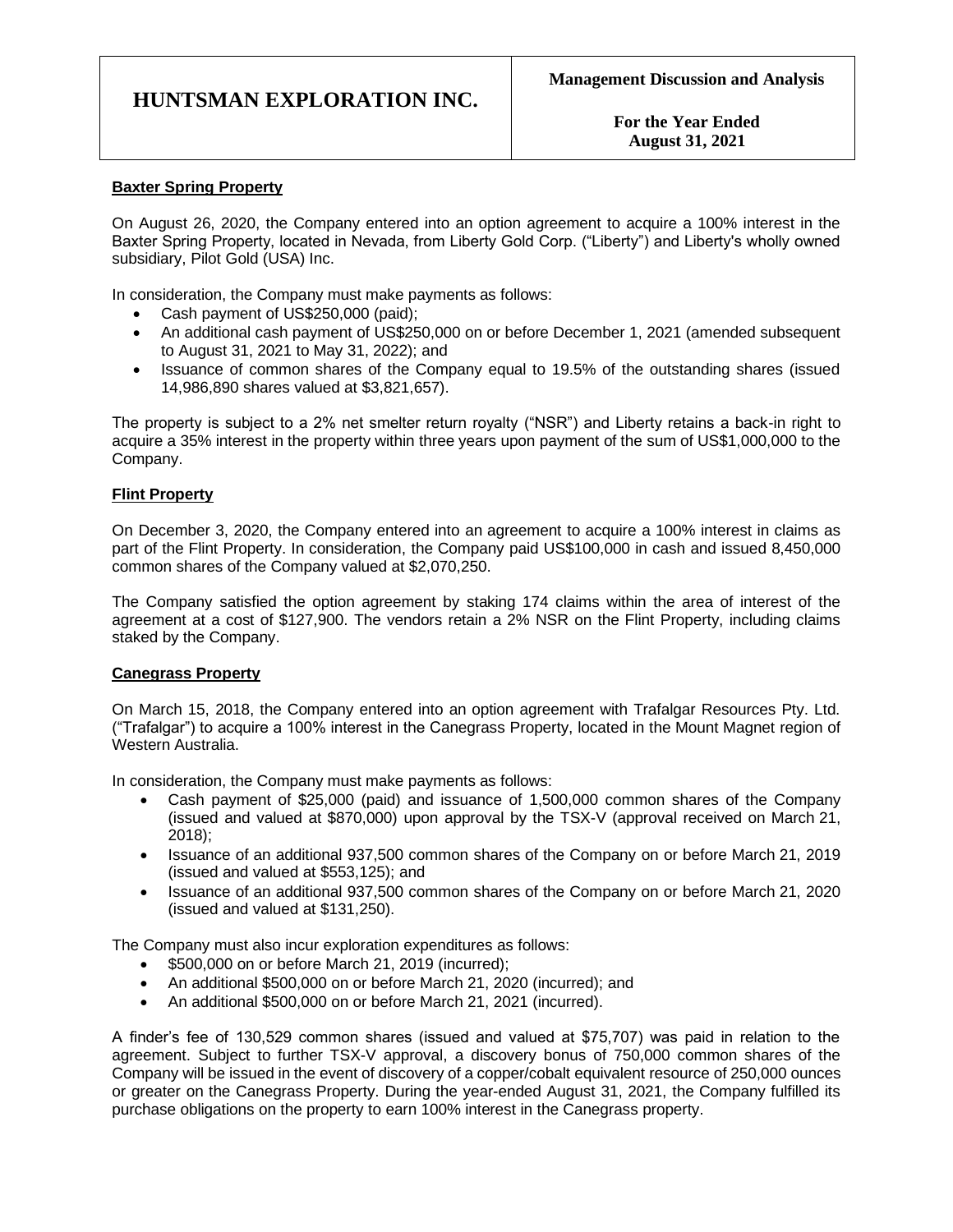**For the Year Ended August 31, 2021**

The Company also paid a \$25,000 letter of intent ("LOI") fee to Trafalgar during the year ended August 31, 2018.

On April 13, 2021, the Company announced it had exercised the option on the Canegrass Property. The Company now owns an undivided 100% interest. The Company further summarized the highlights of its Phase I drilling program as follows:

- From prior electromagnetic ("EM") surveys, a total of 9 targets warranted drill testing and were the focus of the Phase I drilling campaign.
- Phase I included 16 holes; 12 RC and 4 diamond were drilled (Table 1).
- Phase I 2021 Diamond Drillhole BBDD009 at Tulloch was designed to test the mineralized zone at depth and was collared 55 metres ("m") west of 2018 drillhole BBDD002, which intersected: **4.9 m of 1.33% Ni, 1.26% Cu and 0.1% Co.** Drillhole BBDD009 results confirm 41.1 m of favourable host rock with 2 distinct mineralized horizons.
	- $\circ$  The first intercept started at 278.9 m and included higher-grade intervals of:
		- **1 m @ 2.8% Ni, 0.1% Cu, 0.15% Co 0.11 g/t Pt and 0.21 g/t Pd**;
		- **0.7 m @ 2.3 % Cu, 0.5% Ni, 0.04% Co, 0.33 g/t Pt and 0.04 g/t Pd**; and
		- **2 m @ 1.8% Ni, 0.5% Cu, 0.11% Co, 0.22 g/t Pt and 0.17 g/t Pd**.
	- $\circ$  The second mineralized horizon occurs at 307.5 m downhole and intersected 2 higher grade intersections of:
		- **3.1 m @ 2.2% Ni, 0.2% Cu, 0.15% C, 0.15 g/t Pt and 0.21 g/t Pd**; and
		- **1.1 m @ 0.9%Ni, 5.7% Cu, .07% Co, 0.11 g/t Pt and 0.05 g/t Pd**.
- Phase I 2021 RC results from the Tulloch zone include:
	- **3 m @ 0.88% Ni, 0.4% Cu and 0.07% Co** from 91 m downhole in BBRC013;
	- **3 m @ 1.0% Ni, 0.58% Cu and 0.09% Co** from 139 m downhole in BBRC014; and
	- This extends the Tulloch zone 100 m east for a total distance of 200 m and open in all directions.
- Successful follow up of the 2018 drill program with multiple Ni-Cu-Co-Pt-Pd intercepts in step out holes at the Tulloch and Sunline targets.
	- o Notable 2018 intercepts:
		- (Tulloch BBDD002) **4.9 m @ 1.33% Ni, 1.26% Cu and 0.1% Co.**;
		- (Winx BBRC001) **14 m @ 1.17% Ni, 0.88% Cu and 0.05 Co from 65 m, including 1 m of 2.7% Ni, 0.23% Cu and 0.12% Co.**; and
		- (Sunline BBDD001) **0.57 m @ 3.07% Ni, 0.62% Cu and 0.24% Co from 144.1m**.
- Prior to completion of the current moving loop EM ("MLEM") and downhole EM ("DHEM") surveys, a total of 9 targets have been identified on the Canegrass Project. Phase I 2021 drilling focused on 4 of these targets, which reside in the northern part of the property.
- The Tulloch Ni-Cu zone is open in all directions and now has a total of 5 drillholes along a single east-west fence of drilling. Each hole has encountered various grades of mineralization along 200 m of drilling and down to 300 m in depth. Huntsman will begin to plan step outs to the north and south to further define a strike length of the mineralized horizons within the Wyemandoo Shear zone. It is Huntsman's belief that intercepts discovered to date should be pursued along the northsouth strike of the shear zone and at depth to determine if the targets are linked, or a source of the current mineralized zones is part of a much larger system. Several known Australian nickel sulphide producing deposits have been discovered by following mineralization that ultimately led to a feeder system that formed the bulk of those deposits. Huntsman will continue ongoing evaluation of the potential of the Tulloch zone, as well as additional targets on the property.
- All holes were reported as downhole lengths and were planned to intersect target EM plates as perpendicular as possible and are interpreted to be near true width.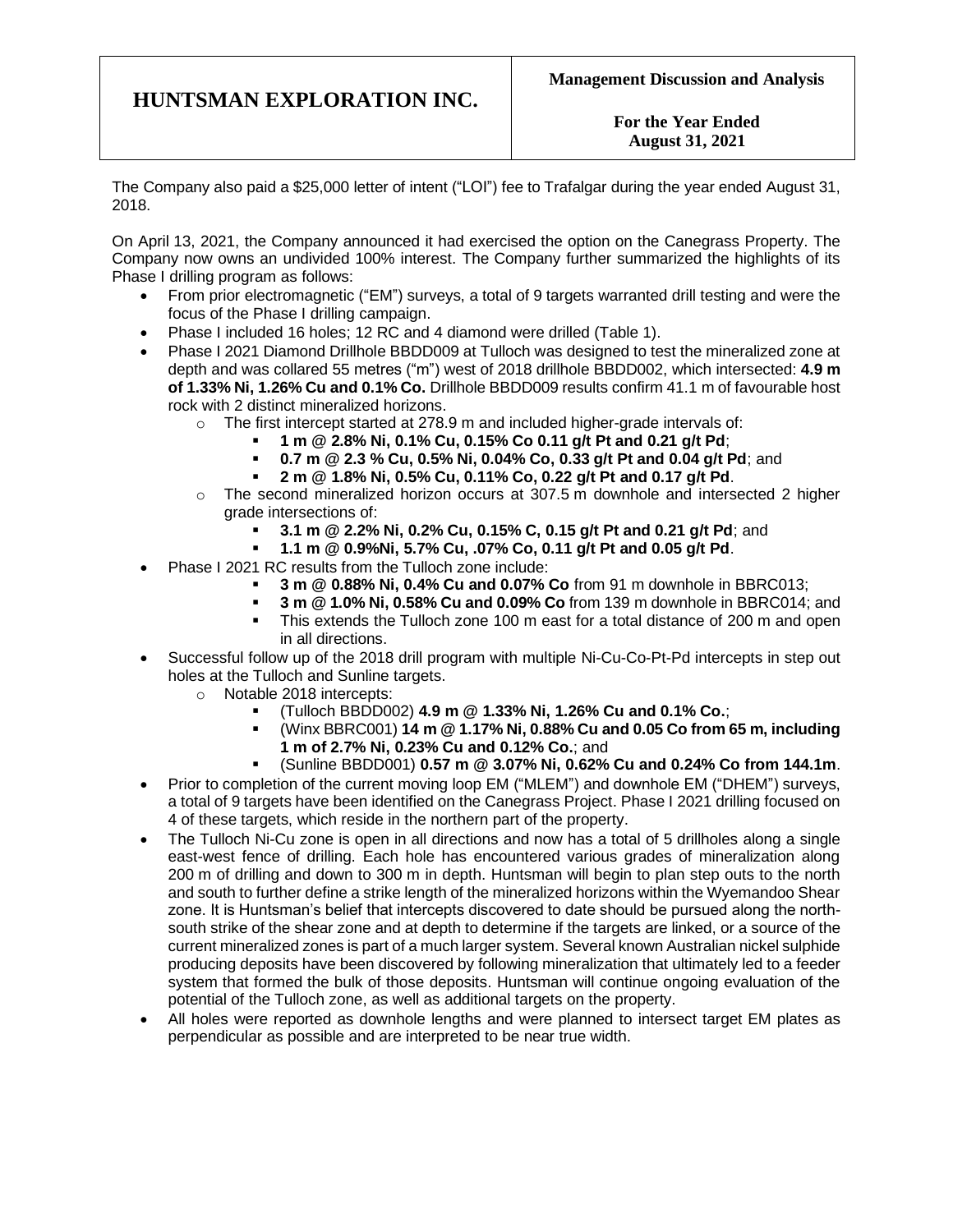**For the Year Ended August 31, 2021**

| <b>Hole ID</b> | <b>Easting</b> | <b>Northing</b> | <b>Elevation</b> | <b>Azimuth</b> | <b>Dip</b> | EOH(m) |
|----------------|----------------|-----------------|------------------|----------------|------------|--------|
| BBDD006        | 647375         | 6843314         | 470              | 90             | -65        | 381    |
| BBDD007        | 649105         | 6847779         | 485              | 88             | -60        | 376    |
| BBDD008        | 649037         | 6847762         | 488              | 89             | $-60$      | 480    |
| BBDD009        | 648403         | 6846354         | 469              | 88             | $-65$      | 363    |
| BBRC006        | 649203         | 6847869         | 483              | 88             | $-60$      | 216    |
| BBRC007        | 649196         | 6847811         | 486              | 85             | $-59$      | 216    |
| BBRC008        | 649443         | 6847665         | 486              | 96             | $-60$      | 138    |
| BBRC009        | 649602         | 6848606         | 465              | 88             | -60        | 96     |
| BBRC010        | 649041         | 6848844         | 465              | 87             | $-60$      | 174    |
| BBRC011        | 648558         | 6846819         | 465              | 93             | $-59$      | 90     |
| BBRC012        | 649400         | 6847628         | 492              | 89             | -60        | 180    |
| BBRC013        | 648543         | 6846368         | 464              | 89             | -61        | 120    |
| BBRC014        | 648500         | 6846368         | 465              | 91             | -61        | 156    |
| BBRC015        | 647572         | 6843698         | 464              | 92             | $-60$      | 96     |
| BBRC016        | 647501         | 6843138         | 471              | 90             | $-60$      | 250    |
| BBRC017        | 648314         | 6843000         | 480              | 273            | $-60$      | 150    |

**Table 1.** Phase I Drilling at Canegrass Project.

On December 13, 2021, the Company announced plans for a drill program commencing in February 2022 of approximately 5,000 m.

#### **Ashburton Project**

On August 8, 2018, the Company entered into an agreement to acquire a 100% interest in the Ashburton Project, located in Western Australia.

In consideration, the Company made payments as follows:

- Issued common shares of the Company upon completion with a volume weighted average price ("VWAP") over a 30-day period of \$750,000 (issued and valued at \$514,594 based on the trading price at the date of issuance); and
- Issued common shares of the Company with a VWAP over a 30-day period of \$750,000 on October 9, 2019 (issued and valued at \$175,000 based on the trading price at the date of issuance).

The Company also paid a \$25,000 LOI fee to the vendor during the year ended August 31, 2018.

The Company recorded impairment charges in the amounts of \$635,750 and \$175,000 during the years ended August 31, 2019 and 2020, respectively. The Company retains ownership of the Ashburton Project.

#### **Atikwa Lake / Maybrun Properties**

On February 4, 2016, the Company entered into an agreement to acquire a 100% undivided interest in 20 mineral claims located in Ontario. As consideration, the Company issued 37,500 common shares of the Company at a value of \$60,000.

In March 2017, an additional five claims were acquired for \$6,480.

On May 1, 2020, the Company entered into an agreement to dispose of the claims acquired in February 2016 and March 2017. In consideration, the Company received \$50,000 in cash. The Company will also conditionally receive 200,000 common shares of a public company if the purchaser of the claims enters into an amalgamation, a reverse takeover or similar transaction with a publicly traded company. Since the receipt of the 200,000 common shares is conditional and uncertain, no receivable has been recorded. The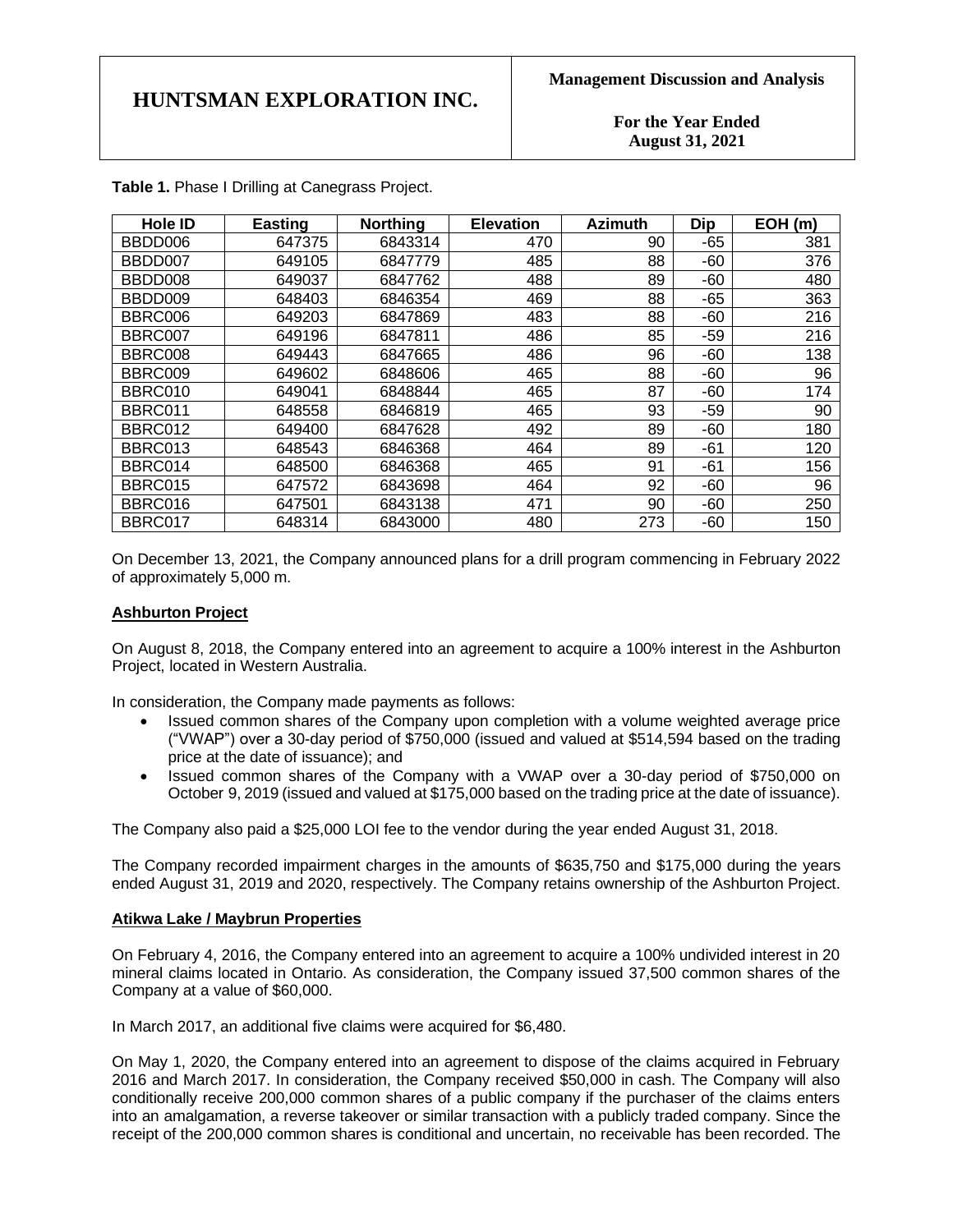**For the Year Ended August 31, 2021**

Company recorded a loss on sale of exploration and evaluation assets of \$270,191 during the year ended August 31, 2020.

# **SELECTED ANNUAL INFORMATION**

|                                         | August 31,<br>2021       | August 31,<br>2020 | August 31,<br>2019 |
|-----------------------------------------|--------------------------|--------------------|--------------------|
| Revenue                                 | $\overline{\phantom{0}}$ |                    |                    |
| Net loss                                | (2,655,707)              | (1, 193, 997)      | (3, 149, 962)      |
| Basic and diluted loss per common share | (0.03)                   | (0.04)             | (0.13)             |
| Total assets                            | 11,153,872               | 2,814,731          | 2,605,316          |
| Long-term debt                          |                          |                    |                    |
| <b>Dividends</b>                        |                          |                    |                    |

#### **SUMMARY OF QUARTERLY RESULTS (\$000s, except loss per share)**

| For the Quarter Periods Ending on | August 31,<br>2021 | May 31,<br>2021 | February 28,<br>2021 | November 30,<br>2020 |
|-----------------------------------|--------------------|-----------------|----------------------|----------------------|
| Revenue                           |                    |                 |                      |                      |
| Net loss                          | (356)              | (477)           | (1, 239)             | (584)                |
| Basic and diluted loss per common |                    |                 |                      |                      |
| share                             | (0.00)             | (0.01)          | (0.01)               | (0.01)               |
| <b>Total assets</b>               | 11,154             | 11,535          | 12,600               | 10,727               |
| Non-current financial liabilities | -                  |                 |                      |                      |

| For the Quarter Periods Ending on | August 31,<br>2020 | May 31,<br>2020 | February 29,<br>2020 | November 30,<br>2019 |
|-----------------------------------|--------------------|-----------------|----------------------|----------------------|
| Revenue                           | ۰                  | -               |                      |                      |
| Net loss                          | (391)              | (609)           | (86)                 | (108)                |
| Basic and diluted loss per common |                    |                 |                      |                      |
| share                             | (0.02)             | (0.02)          | (0.00)               | (0.00)               |
| Total assets                      | 2,815              | 2,732           | 2,640                | 2,603                |
| Non-current financial liabilities | ۰                  | ۰               | ۰                    |                      |

# **OPERATIONS**

# **Three Months Ended August 31, 2021**

During the three months ended August 31, 2021, the Company reported a net loss of \$355,841 (2020 - \$391,407). Variations in expenses from the three months ended August 31, 2021 to the three months ended August 31, 2020 were as follows:

- Consulting fees of \$132,642 (2020 \$158,593) decreased due to a reduction in the use of consultants compared to the prior period;
- General exploration recovery of \$61,773 (2020 expense of \$5,214) was due to a credit against previously billed geological work;
- Management fees of \$50,730 (2020 \$52,500) were comparable to the prior period;
- Office and general expenses of \$18,183 (2020 \$17,477) were comparable to the prior period;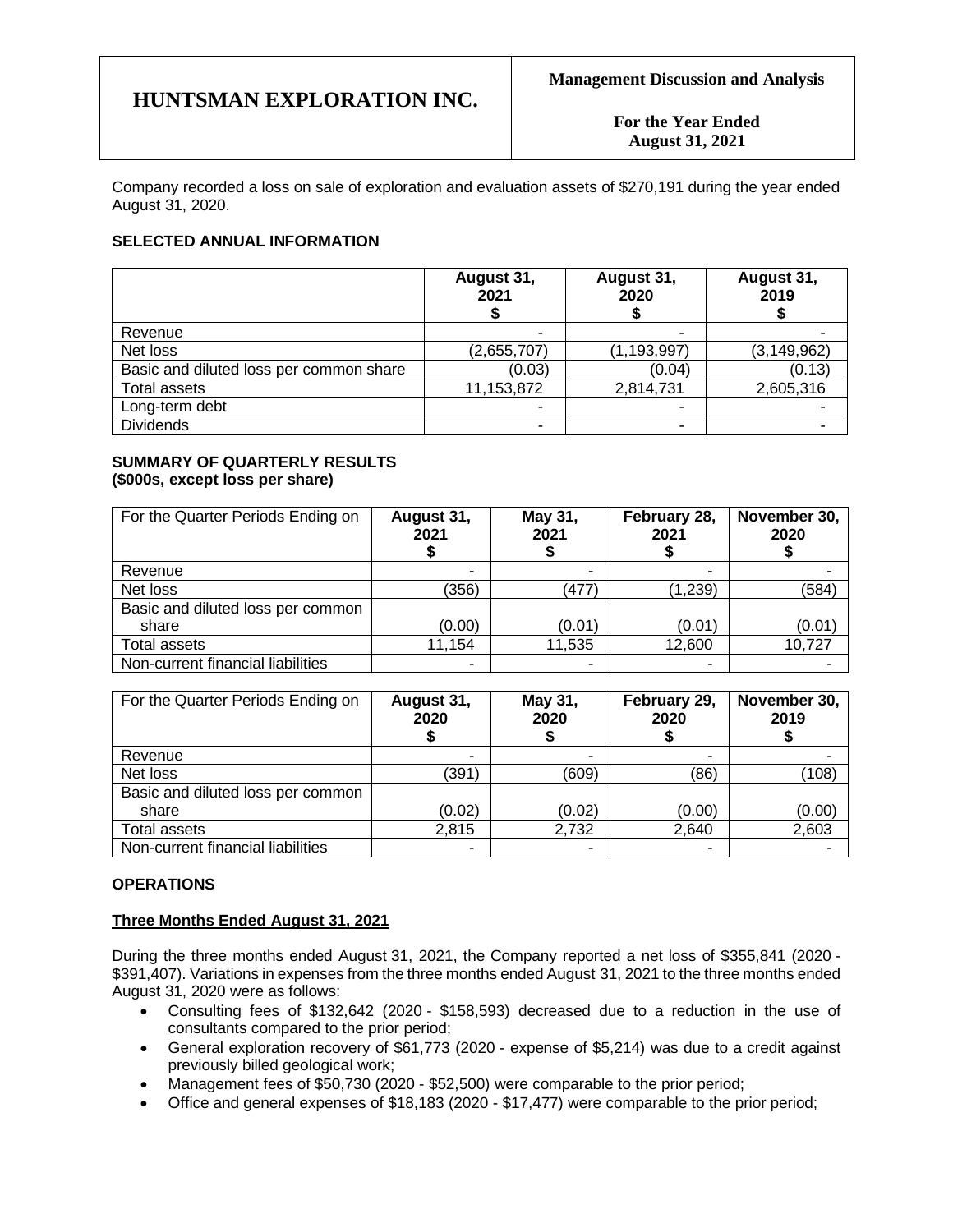# **For the Year Ended August 31, 2021**

- Professional fees of \$126,125 (2020 \$65,777) were higher in the current period due to additional audit and legal fees incurred in the current period;
- Rent of \$19,764 (2020 \$9,000) increased due to higher shared rent commencing in November 2020 and additional space;
- Share-based payments of \$nil (2020 \$61,509) decreased due to no options being granted during the period compared with 1,200,000 options granted in the comparative period;
- Shareholder communications and investor relations expenses of \$58,023 (2020 \$61,509) were comparable to the prior period;
- Transfer agent and filing fees of \$12,316 (2020 \$21,333) decreased from the prior period due to timing of expenditures; and
- Interest income of \$467 (2020 \$nil) increased due to cash being held in term deposits during the current period.

# **Year Ended August 31, 2021**

During the year ended August 31, 2021, the Company reported a net loss of \$2,655,707 (2020 - \$1,193,997). Variations in expenses from the year ended August 31, 2021 to the year ended August 31, 2020 were as follows:

- Consulting fees of \$766,529 (2020 \$179,487) increased, as the Company completed a financing and was able to increase activity in 2021;
- General exploration recovery of \$26,846 (2020 expense of \$11,319) was due to a credit against previously billed geological work in the current year;
- Management fees of \$328,230 (2020 \$90,000) increased due to management beginning to charge fees again in the fourth quarter of 2020 and due to settlement fees paid to the former CEO;
- Office and general expenses of \$74,344 (2020 \$29,613) increased as a result of higher shared office costs compared to the comparative period and credits for shared office expenses received in the prior year;
- Professional fees of \$249,791 (2020 \$154,351) were higher in the current year as a result of increased legal and audit expenses in the current year as a result of increased corporate activity;
- Rent of \$60,764 (2020 \$36,000) increased due to higher rent commencing in November 2020 and additional office space;
- Share-based payments of \$642,973 (2020 \$96,301) increased due to the grant of 3,675,000 options during the year compared with 1,200,000 in the comparative year;
- Shareholder communications and investor relations expenses of \$500,157 (2020 \$117,255) were the result of increased promotional activity for the Company in the current year;
- Transfer agent and filing fees of \$62,822 (2020 \$33,078) were higher in the current year as a result of increased corporate activity;
- Travel of \$1,902 (2020 \$1,402) was comparable to the prior year;
- Impairment of exploration and evaluation assets of \$nil (2020 \$175,000) was the result of the Company writing off an Ashburton property payment in the prior year;
- Loss on sale of exploration and evaluation assets of \$nil (2020 \$270,191) is the result of the sale of claims from the Atikwa Lake / Maybrun Properties during 2020; and
- Interest income of \$5,832 (2020 \$nil) increased due to cash being held in term deposits during the current year.

# **LIQUIDITY AND CAPITAL RESOURCES**

The Company's cash at August 31, 2021 was \$736,649, compared to \$42,653 at August 31, 2020. The working capital was \$873,866 (2020 - deficit of \$1,197,279).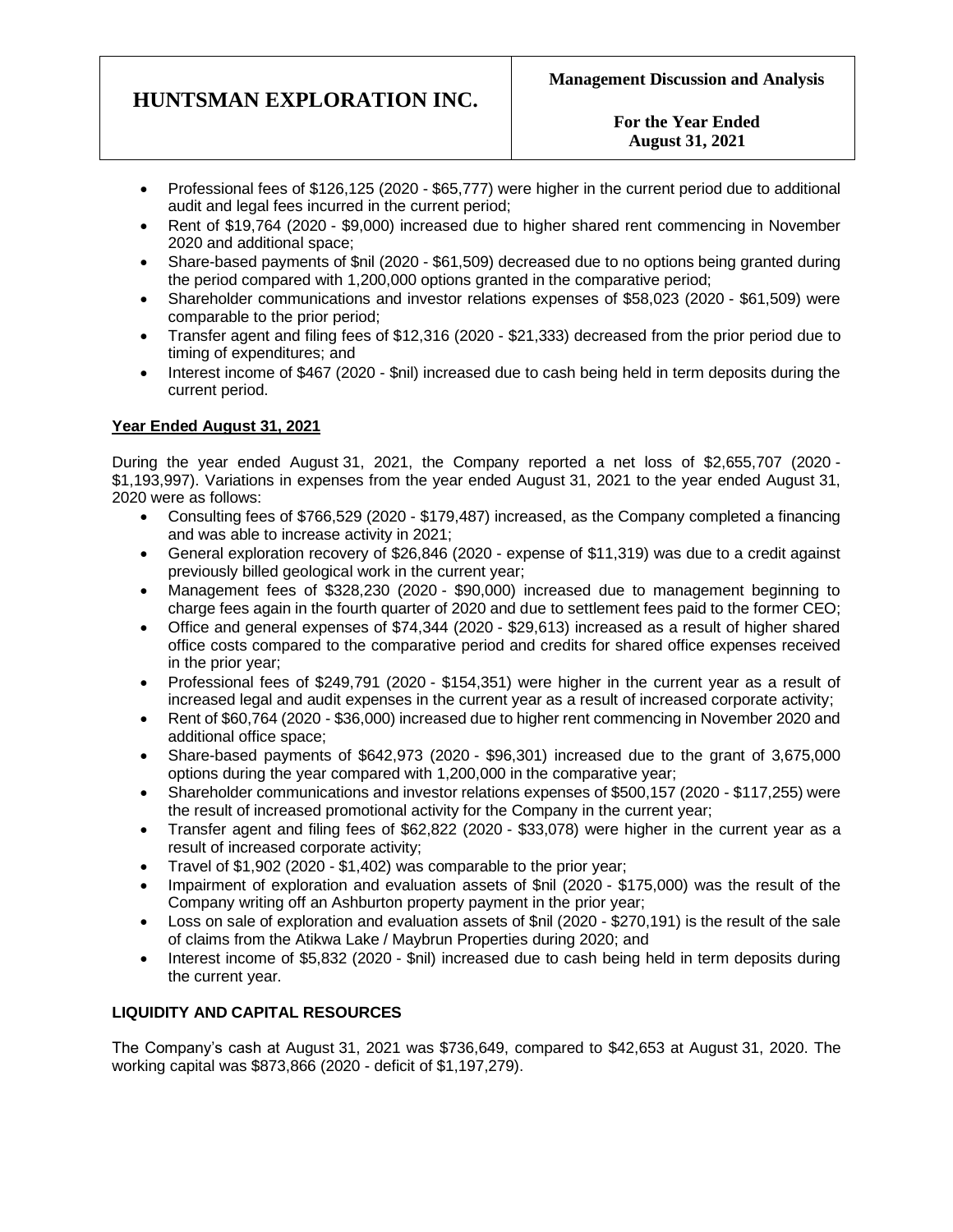**For the Year Ended August 31, 2021**

The Company has taken the following measures to address working capital concerns during the 2021 fiscal period and as of the date of this MD&A:

- On October 19, 2020, the Company closed a private placement and issued 28,195,000 units at a price of \$0.20 per unit for gross proceeds of \$5,639,000.
- On November 27, 2020, the Company closed a private placement and issued 1,900,000 units at a price of \$0.20 per unit for gross proceeds of \$380,000.
- On November 26, 2021, the Company closed a private placement and issued 31,027,529 common shares at a price of \$0.07 per share for gross proceeds of \$2,171,927.

The Company will need to raise additional financing in order to meet general working capital requirements for the 2022 fiscal year, and to make option payments and continue exploration on its mineral properties.

# **SUBSEQUENT EVENTS**

On November 26, 2021, the Company completed a placement for gross proceeds of \$2,171,927. The Company issued 31,027,529 common shares of the Company at a price of \$0.07. The Company paid finder's fees of \$114,093.

On December 3, 2021, the Company granted 6,800,000 stock options to officers, directors and consultants, with an exercise price of \$0.07 per share and a term to expiry of three years.

# **OFF-BALANCE SHEET ARRANGEMENTS**

The Company has not entered into any off-balance sheet arrangements.

### **TRANSACTIONS WITH RELATED PARTIES**

These amounts of key management compensation are included in the amounts shown on the consolidated statements of comprehensive loss for the years ended August 31, 2021 and 2020:

|                      | 2021    |     | 2020   |
|----------------------|---------|-----|--------|
| Consulting fees      | 5.717   | S   |        |
| General exploration  | 18,000  | \$  |        |
| Management fees      | 328,230 | \$  | 90,000 |
| Share-based payments | 303.077 | \$. | 68.213 |

Key management includes directors and officers of the Company, including the Chief Executive Officer, President and Chief Financial Officer.

During the year ended August 31, 2021, the Company also paid or accrued:

- \$56,000 (2020 \$36,000) in rent to a company with common officers;
- \$20,065 (2020 \$1,891) in exploration and evaluation asset expenditures to a private company for a director's services; and
- \$nil (2020 \$15,000) in office expenses to a private company controlled by a former officer.

As at August 31, 2021, included in prepaid expenses is \$12,585 (2020 - \$nil) paid to a private company for a director's services and \$5,250 (2020 - \$nil) paid to a company with common officers for rent.

As at August 31, 2021, included in accounts payable and accrued liabilities is \$nil (2020 - \$160,544) due to directors and officers of the Company, \$nil (2020 - \$110,250) due to a company controlled by a former officer, \$nil (2020 - \$10,500) due to a company with common officers and directors, and \$nil (2020 -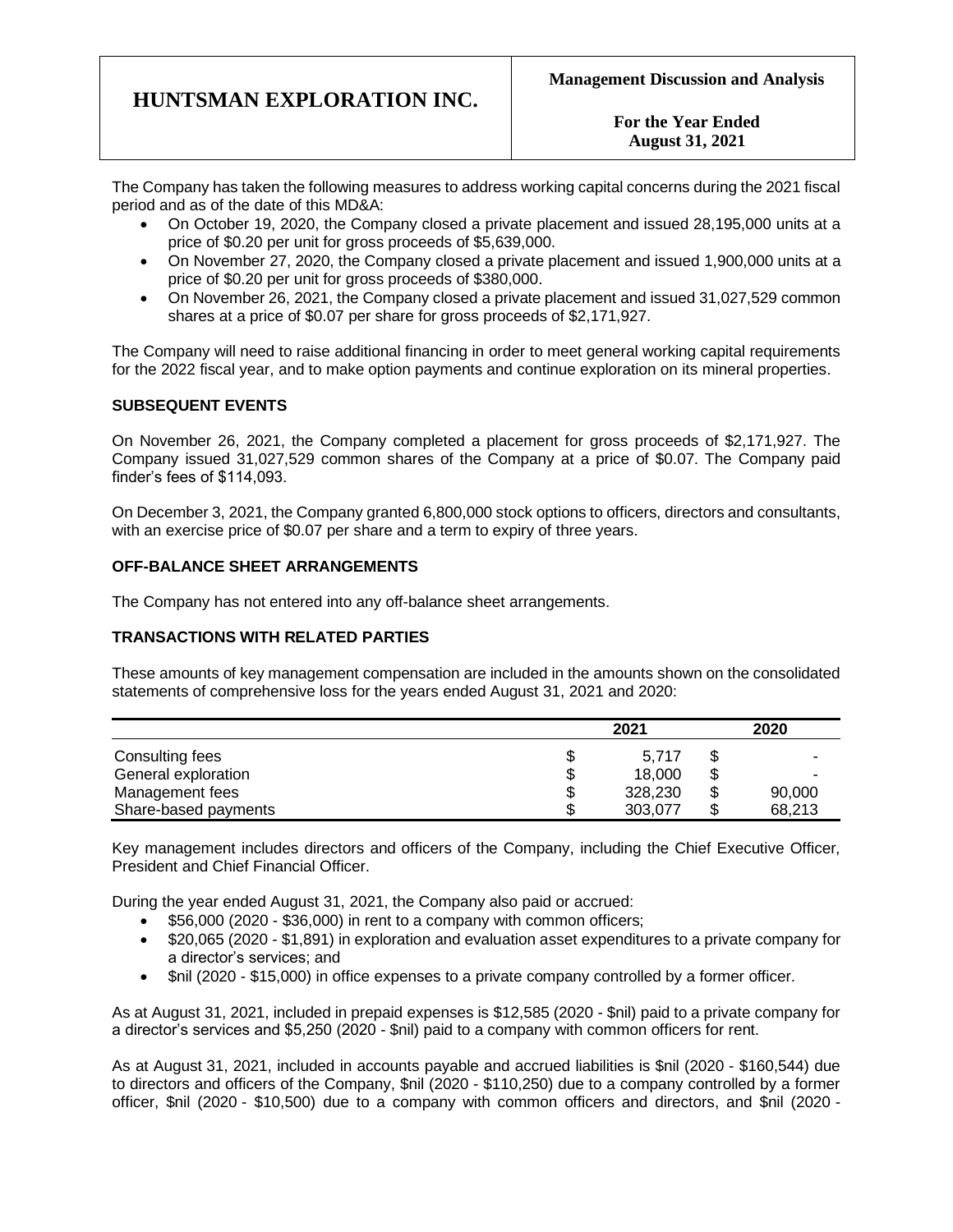**For the Year Ended August 31, 2021**

\$156,715) due to former directors and officers. The amounts are unsecured, non-interest-bearing and due on demand.

As at August 31, 2021, included in loans payable is \$nil (2020 - \$75,000) due to a former officer and director and \$nil (2020 - \$125,000) due to a private company controlled by a former officer. The amounts are unsecured, non-interest-bearing and due on demand.

# **COMMITMENTS**

The Company is obligated to make certain payments and issue shares in connection with the acquisition of its exploration and evaluation assets.

# **SIGNIFICANT ACCOUNTING POLICIES**

The Company adopted amendments in IFRS 3 *Business Combinations*, International Accounting Standard ("IAS") 1 *Presentation of Financial Statements* and IAS 8 *Accounting Policies, Changes in Accounting Estimates and Errors* effective September 1, 2020. Refer to Note 4 – Significant Accounting Policies in the Company's consolidated financial statements for the year ended August 31, 2021 for further details.

# **NEW ACCOUNTING STANDARDS ISSUED BUT NOT YET EFFECTIVE**

Certain new standards, interpretations and amendments to existing standards have been issued by the IASB or the International Financial Reporting Interpretations Committee that are mandatory for accounting periods in the future. Some updates that are not applicable or are not consequential to the Company may have been excluded from the list below.

### **IAS 1** *Presentation of Financial Statements*

IAS 1 has been amended to clarify classification of liabilities as current or non-current. The amendments are effective for years beginning on or after January 1, 2023. The amendment is expected to have no impact for the Company.

### **CRITICAL ACCOUNTING POLICIES**

### **Critical judgments in applying accounting policies**

Information about critical judgments in applying accounting policies that have the most significant risk of causing material adjustment to the carrying amounts of assets and liabilities recognized in the consolidated financial statements within the next financial year are discussed below.

### Impairment of exploration and evaluation assets

The application of the Company's accounting policy for exploration and evaluation expenditures and impairment of the capitalized expenditures requires judgment in determining whether it is likely that future economic benefits will flow to the Company, which may be based on assumptions about future events or circumstances. Estimates and assumptions made may change if new information becomes available. If, after an expenditure is capitalized, information becomes available suggesting that the recovery of expenditure is unlikely, the amount capitalized is written off in profit or loss in the year the new information becomes available.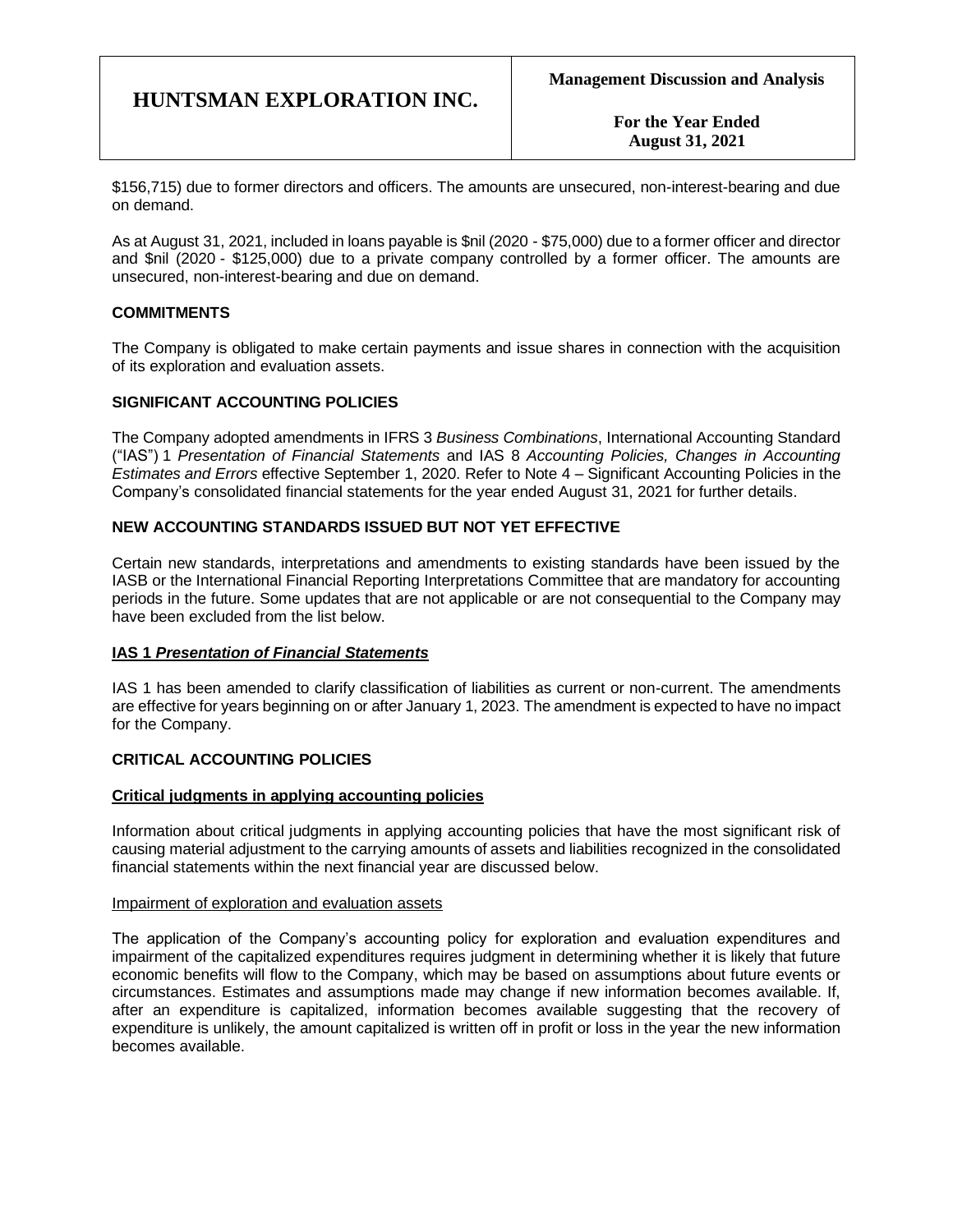**For the Year Ended August 31, 2021**

### Title to mineral property interests

Although the Company has taken steps to verify title to mineral properties in which it has an interest, these procedures do not guarantee the Company's title. Such properties may be subject to prior agreements or transfers and title may be affected by undetected defects.

#### Income taxes

Significant judgment is required in determining the provision for income taxes. There are many transactions and calculations undertaken during the ordinary course of business for which the ultimate tax determination is uncertain. The Company recognizes liabilities and contingencies for anticipated tax audit issues based on the Company's current understanding of the tax law. For matters where it is probable that an adjustment will be made, the Company records its best estimate of the tax liability, including the related interest and penalties in the current tax provision. Management believes they have adequately provided for the probable outcome of these matters; however, the final outcome may result in a materially different outcome than the amount included in the tax liabilities.

In addition, the Company recognizes deferred tax assets relating to tax losses carried forward to the extent that it is probable that taxable profit will be available against which a deductible temporary difference can be utilized. This is deemed to be the case when there are sufficient taxable temporary differences relating to the same taxation authority and the same taxable entity that are expected to reverse in the same year as the expected reversal of the deductible temporary difference, or in years into which a tax loss arising from the deferred tax asset can be carried back or forward. However, utilization of the tax losses also depends on the ability of the taxable entity to satisfy certain tests at the time the losses are recouped.

### Going concern risk assessment

The Company's ability to continue its operations and to realize assets at their carrying values is dependent upon its ability to fund its existing acquisition and exploration commitments on its exploration and evaluation assets when they come due, which would cease to exist if the Company decides to terminate its commitments, and to cover its operating costs. The Company may be able to generate working capital to fund its operations by the sale of its exploration and evaluation assets or raising additional capital through equity markets. However, there is no assurance it will be able to raise funds in the future. The consolidated financial statements do not give effect to any adjustments required to realize its assets and discharge its liabilities in other than the normal course of business and at amounts different from those reflected in the consolidated financial statements.

### **Key sources of estimation uncertainty**

The following are key assumptions concerning the future and other key sources of estimation uncertainty that have a significant risk of resulting in material adjustments to the consolidated financial statements.

### Decommissioning liabilities

Rehabilitation provisions have been created based on the Company's internal estimates. Assumptions, based on the current economic environment, have been made, which management believes are a reasonable basis upon which to estimate the future liability. These estimates take into account any material changes to the assumptions that occur when reviewed regularly by management. Estimates are reviewed annually and are based on current regulatory requirements. Significant changes in estimates of contamination, restoration standards and techniques will result in changes to provisions from year to year. Actual rehabilitation costs will ultimately depend on future market prices for the rehabilitation costs that will reflect the market condition at the time the rehabilitation costs are actually incurred.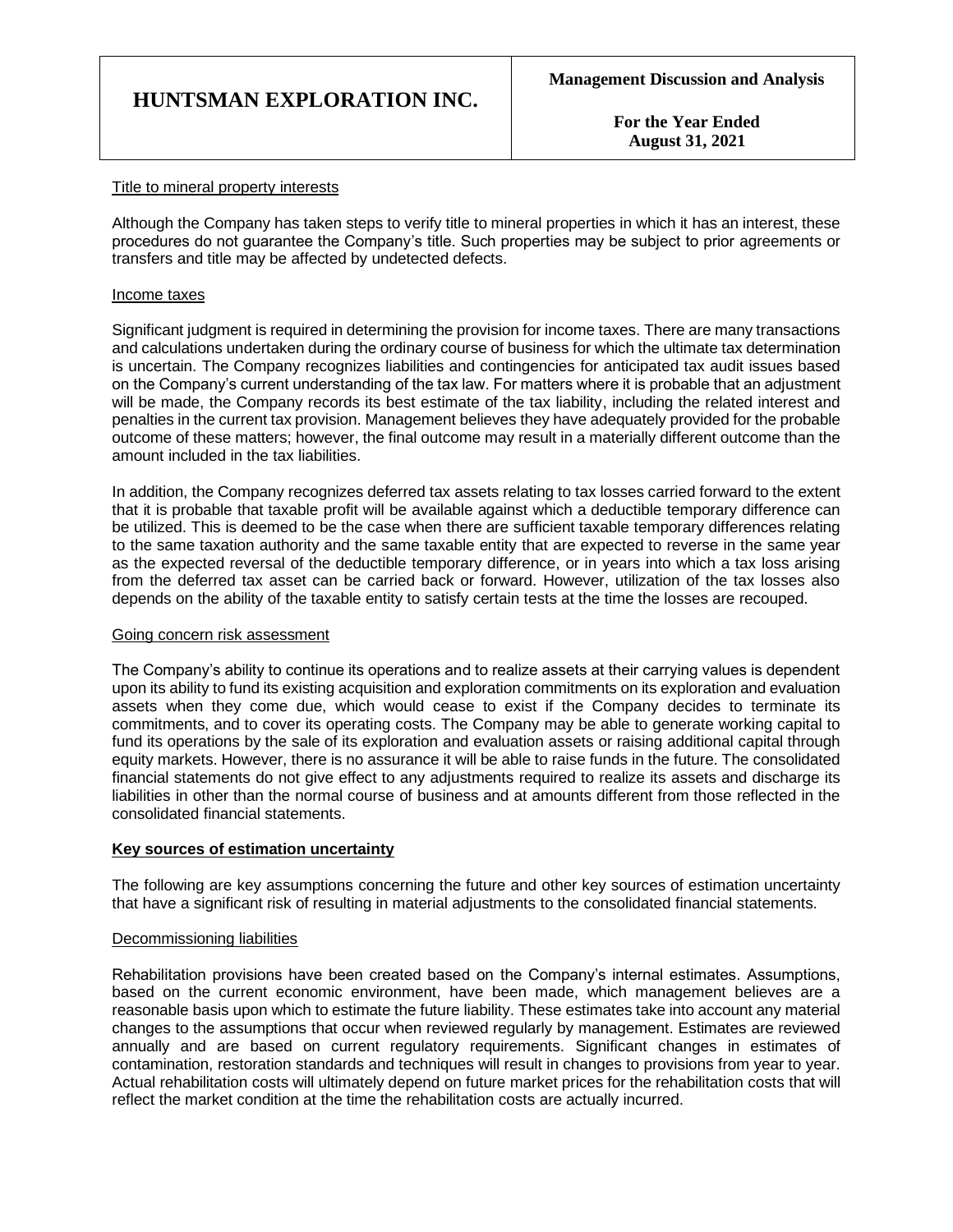**For the Year Ended August 31, 2021**

The final cost of the currently recognized rehabilitation provisions may be higher or lower than currently provided for. As at August 31, 2021, the Company has no known rehabilitation requirements, and accordingly, no provision has been made.

#### Fair value of stock options granted

The Company uses the Black-Scholes option pricing model to value the stock options granted during the year. The Black-Scholes model was developed for use in estimating the fair value of traded options that have no vesting restrictions and are fully transferable. The model requires management to make estimates that are subjective and may not be representative of actual results. Changes in assumptions can materially affect estimates of fair values.

# **FINANCIAL INSTRUMENTS AND OTHER INSTRUMENTS**

The Company's financial instruments include cash and cash equivalents, amounts receivable, accounts payable and loans payable. Cash and cash equivalents is classified as fair value through profit or loss. Amounts receivable is classified as measured at amortized cost. Accounts payable and loans payable are classified as measured at amortized cost. The carrying values of these instruments approximate their fair values due to the relatively short periods to maturity.

### **Financial risk management objectives and policies**

The risks associated with these financial instruments and the policies on how to mitigate these risks are set out below. Management manages and monitors these exposures to ensure appropriate measures are implemented in a timely and effective manner.

### Credit risk

Credit risk is the risk of an unexpected loss if a customer or third party to a financial instrument fails to meet its contractual obligations. The financial instrument that potentially subjects the Company to concentrations of credit risk consists principally of cash and cash equivalents. To minimize the credit risk on cash and cash equivalents, the Company places the instrument with a major Canadian financial institution.

### Liquidity risk

The Company manages liquidity risk by maintaining a balance between continuity of funding and flexibility through the use of borrowings. Management closely monitors the liquidity position and expects to have adequate sources of funding to finance the Company's projects and operations. As at August 31, 2021, the Company had contractual obligations consisting of accounts payable and accrued liabilities of \$94,677 due within the next 12 months. All of the liabilities presented as accounts payable are due within 30 days of the reporting date.

### Market risk

Market risk is the risk that changes in market prices, such as foreign exchange rates and interest rates, will affect the Company's income or the value of its holdings of financial instruments. The objective of market risk management is to manage and control market risk exposures within acceptable parameters, while optimizing the return on capital.

*i) Currency risk –* Currency risk is the risk that the fair value or future cash flows will fluctuate as a result of changes in foreign exchange rates. The Company has operations in Canada, the USA and Australia, and incurs operating and exploration expenditures in all currencies. The fluctuation of the Canadian dollar in relation to the United States and Australian dollars will have an impact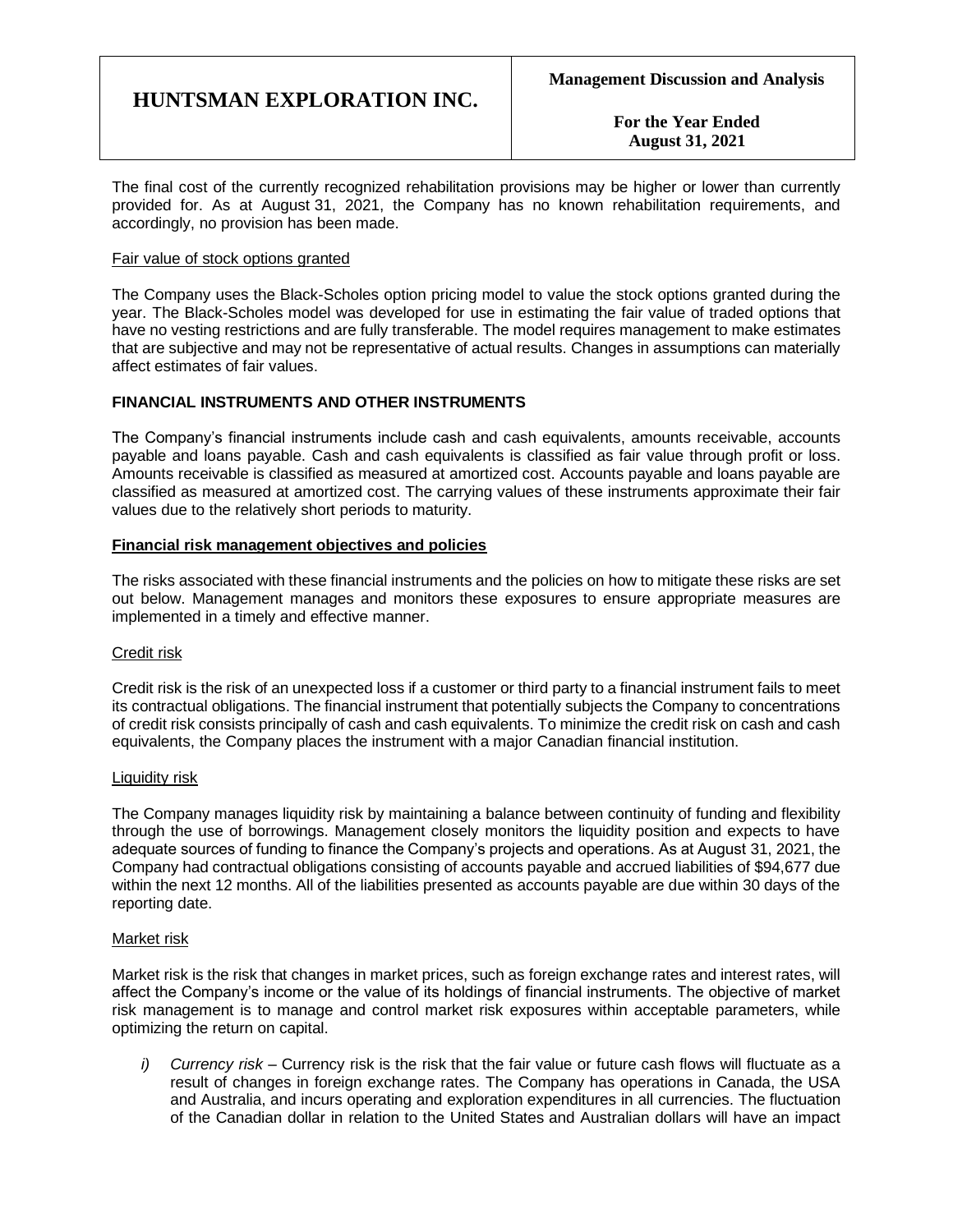**For the Year Ended August 31, 2021**

upon the results of the Company. A fluctuation in the exchange rates between the Canadian and Australian dollars of 10% would result in a change to the Company's cash of \$6,500 and accounts payable and accrued liabilities of \$3,000. A fluctuation in the exchange rates between the Canadian and United States dollars of 10% would result in a change to the accounts payable and accrued liabilities of \$nil. The Company does not use any techniques to mitigate currency risk.

- *ii) Interest rate risk –* The Company is exposed to interest rate risk on the variable rate of interest earned on bank deposits. The fair value interest rate risk on bank deposits is insignificant, as the deposits are short-term. The Company has not entered into any derivative instruments to manage interest rate fluctuations. The Company has no interest-bearing financial liabilities.
- *iii) Other price risk –* Other price risk is the risk that the fair value or future cash flows of a financial instrument will fluctuate due to changes in market prices, other than those arising from interest rate risk. The Company does not have significant exposure to this risk.

# **SHARE CAPITAL**

As at December 20, 2021, the Company had the following securities issued and outstanding:

|                      | December 20,<br>2021 | August 31,<br>2021 | August 31,<br>2020 |
|----------------------|----------------------|--------------------|--------------------|
| Common shares        | 118,247,604          | 87,220,075         | 33,532,640         |
| Warrants             | 31,468,858           | 31,468,858         | 533.472            |
| Stock options        | 11.804.000           | 6.004.000          | 2.742.500          |
| Fully diluted shares | 161.520.462          | 124.692.933        | 36,808,612         |

### **RISKS**

The Company, and the securities of the Company, should be considered a highly speculative investment. The following risk factors should be given special consideration when evaluating an investment in any of the Company's securities.

There are a number of outstanding securities and agreements pursuant to which common shares of the Company may be issued in the future. This will result in further dilution to the Company's shareholders.

The Company has a very limited history of operations, is in the early stage of development and has received no revenues other than insignificant interest revenues following its transition to a mineral exploration and development company. As such, the Company is subject to many risks common to such enterprises. There can be no assurance that the Company will be able to obtain adequate financing in the future or, if available, that the terms of such financing will be favourable. The Company does not anticipate paying any dividends in the near future.

Although the Company has taken steps to verify the title to mineral properties in which it has acquired an interest, no assurance whatsoever can be given that the Company's interests may not be challenged by third parties. If challenged, and if the challenge is sustained, it will have an adverse effect on the business of the Company. Title to mineral properties may be subject to unregistered prior agreements or transfers and may also be affected by undetected defects or the rights of indigenous peoples.

Environmental legislation is becoming increasingly stringent and costs and expenses of regulatory compliance are increasing. The impact of new and future environmental legislation on the Company's operations may cause additional expenses and restrictions. If the restrictions adversely affect the scope of exploration and development on the mineral properties, the potential for production on the properties may be diminished or negated.